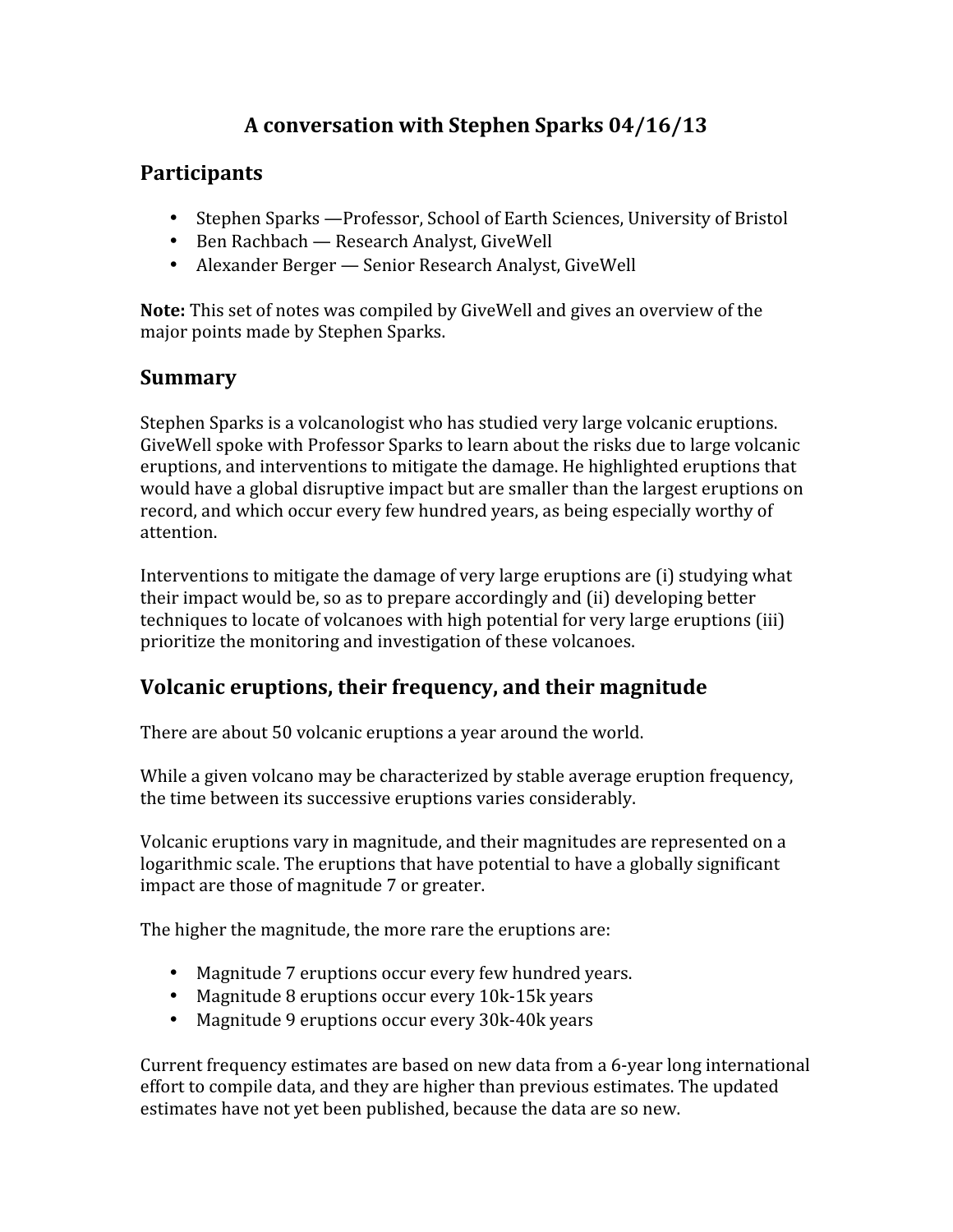The above estimates are probably in the right ballpark, but there's more work that can and should be done to generate more robust estimates. The uncertainty is the largest for the eruptions of greatest magnitude.

Eruptions of magnitude 9 are unlikely to cause human extinction. Humans and their ancestors have survived for millions of years despite the occurrence such eruptions. The most recent magnitude 9 eruption occurred about 75k years ago at Lake Toba in Sumatra, and archeological records in India indicate that some of the locations that were covered with ash were repopulated within 1000 years.

Because magnitude 9 eruptions are unlikely to cause extinction, and because they're rarer than magnitude 7 eruptions, which already have substantial disruptive potential, the focus of the study of very large eruptions should be on eruptions of magnitude  $\sim$ 7 rather than magnitude  $\sim$ 9 eruptions.

#### **The impact of a magnitude 7 eruption**

An eruption of magnitude 7 would emit ash and acid aerosols high into the atmosphere and cool the earth's atmosphere for several years.

• This could have negative impacts on the environment, and for example, affect food security.

In 1815 there was a magnitude 7 eruption on Mount Tambora in Indonesia, which resulted in crop failure as far away as New England due to frosts in the summer of 1816. This caused a wheat price shock, and resulted in New England farmers migrating to the Midwest and beyond.

Since the world today is more interconnected and closer to carrying capacity, a disruption in the food supply could damage human society even more than in the 1800's.

- The ash will interfere with airplane travel.
- There are many other possible environmental effects, and there's a lot of research to be done on what they would be.

#### **Research on the frequency and magnitude of past volcanoes**

Stephen Sparks was involved in an international collaboration with the Smithsonian Institute and colleagues around the world to compile data on past volcanic eruptions. The collaborators have compiled a database on volcanic eruptions from the last 2 million years, which is available at [\(www.globalvolcanomodel.org/\)](http://www.globalvolcanomodel.org/).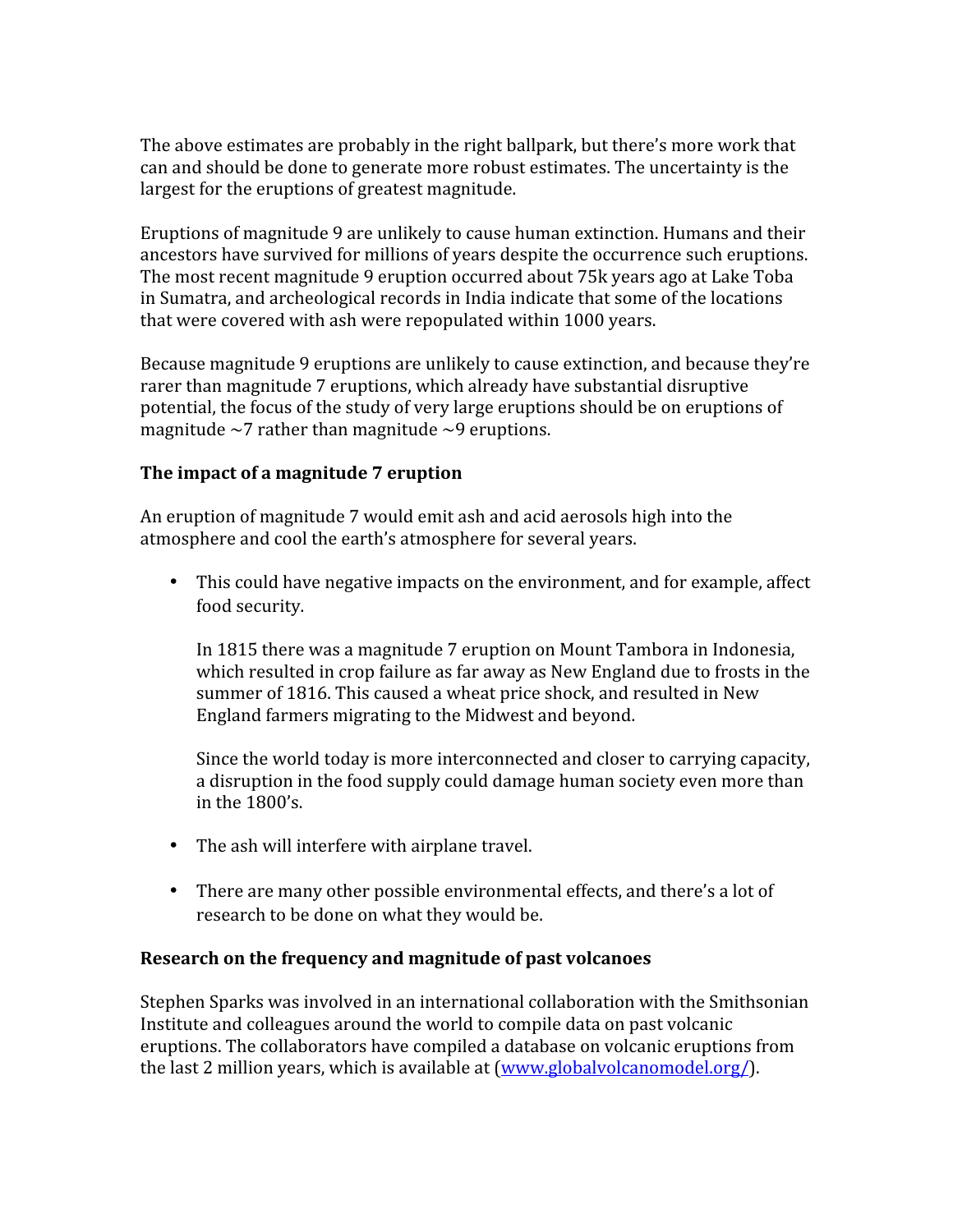The research on the frequency and magnitude of past volcanoes uses ash fall deposits on land. There's much more work to be done on studying the ice cores in Greenland and Antarctica, and in studying sediment cores in the ocean.

### **Interventions to mitigate the impacts of very large volcanic eruptions**

The energy released by volcanoes is far too large to prevent them by geoengineering.

Possible interventions to address very large volcanic eruptions are:

- 1. Better modeling of what would happen in the event of a very large eruption, so as to better prepare to for the contingency
- 2. Improving eruption prediction capacity, for example, by identifying new volcanoes with high potential for large explosive eruptions.
- 3. Monitoring and characterizing the history and interior structure of these volcanoes

It is currently possible to use satellites to identify volcanoes showing unrest, which may be sign of imminent eruption. However, it's not currently possible to be sure that these volcanoes will erupt or how large the magnitude of the eruption will be. It's difficult to develop methods for determining the magnitude of a potential very large eruption, because very large eruptions happen sufficiently rarely so that data are lacking, and because techniques for imaging the inside of volcanoes are not good enough yet.

If it were possible to determine the amount of magma inside of volcano near eruption, one could determine those that have the potential for very large eruption. So working on improving imaging techniques could be valuable for predicting very large eruptions.

### **Funding for research on large volcanic eruptions**

There is relatively little funding available for the study of large volcanic eruptions.

- There is some funding from the National Science Foundation (NSF) and the European Union (EU) for individual academic researchers.
- The U.S. Geological Survey funds the Yellowstone Volcano Observatory.
- The Smithsonian Institute is the one organization that is funded for the public good to collect data on volcanic eruptions. Currently the Global